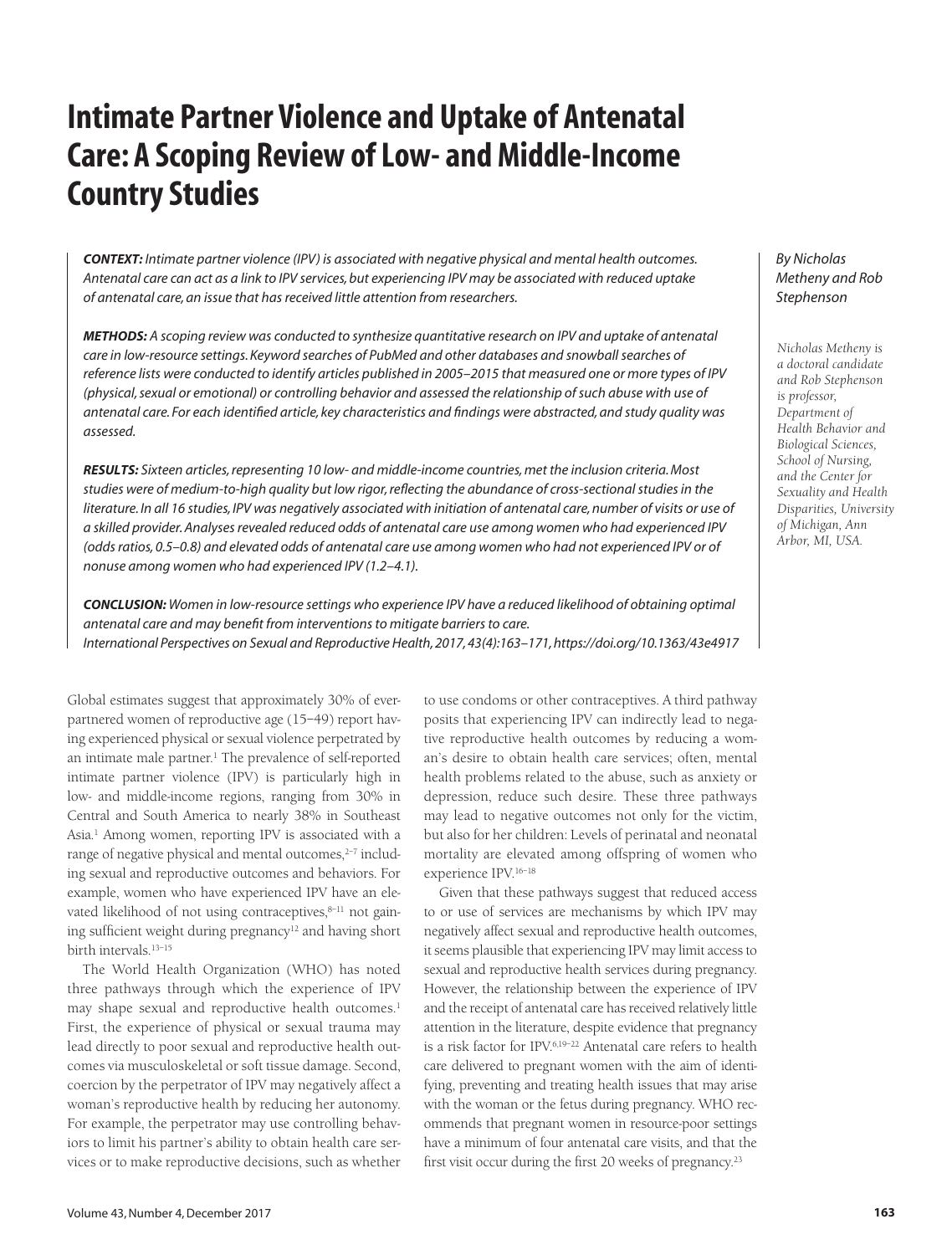Although the receipt of properly administered antenatal care is associated with better maternal and neonatal health outcomes in resource-poor settings,<sup>24-26</sup> the receipt of antenatal care is far from universal and the quality of care varies widely.27–30 In large part because of such inconsistencies in quality and availability of services, several large-scale studies and systematic reviews have found no association between antenatal care and improved maternal or child health outcomes in low- and middle-income countries.29,31,32 This has led to debate in the scientific literature about the effectiveness of antenatal care in these settings.<sup>33</sup>

However, despite the lack of consensus on whether antenatal care directly affects maternal and child health outcomes in resource-poor settings, such care often serves as a woman's first point of entry into the health care system.19,34 It provides exposure to health professionals who can encourage the woman to continue to engage with antenatal care throughout her pregnancy, educate her about warning signs of antenatal and intrapartum complications and develop plans to manage potential emergencies, should they arise in pregnancy or during delivery.29 Perhaps most important, a growing body of literature demonstrates that the receipt of antenatal care is associated with a woman's decision to deliver with a skilled attendant,<sup>35-41</sup> which is associated with improved maternal and newborn health outcomes.27,42,43 In addition, antenatal care has been successfully integrated with other health services during pregnancy, such as services to prevent mother-to-child HIV transmission<sup>44-47</sup> and those to provide nutritional counseling and supplementation.<sup>48-50</sup> In response to these successes, WHO cited integration of antenatal care with other health care interventions as a key strategy for improving maternal and child health in resource-poor settings.<sup>51</sup>

Many women in low- and middle-income countries likely experience both IPV and the underutilization of antenatal care. Although the receipt of antenatal care may provide an opportunity for women experiencing IPV to obtain help, in practice women who experience IPV may have limited access to antenatal care. In this scoping review, we examine recent evidence on the relationship between lifetime experience of IPV and receipt of antenatal care in resource-poor settings; our goals were to synthesize findings, highlight research gaps and make recommendations for future research and programmatic action.

#### **METHODS**

The first author conducted a scoping review of the literature using the electronic databases PubMed, Scopus, CINAHL and Global Health. In addition, snowball searches of the reference lists of relevant articles were conducted. Articles were eligible for inclusion in the review if they had been published in a peer-reviewed journal in 2005–2015; focused on a low- or middle-income country; measured experience of physical, sexual or emotional IPV (including controlling behaviors) and use of antenatal care; and included a quantitative analysis assessing the relationship between IPV and antenatal care utilization. Searches of PubMed were conducted in September–October 2015 using the following MeSH (medical subject heading) terms: domestic violence, battered woman, spouse abuse, pregnant women, acceptance of health care, attitudes toward health, health knowledge, health attitudes, health practice, patient compliance, patient participation, treatment refusal and prenatal care. In addition, we used the following keywords: domestic violence, intimate partner violence, partner violence, IPV, interpersonal violence, battered woman, battered women, partner abuse, wife abuse, spousal abuse, violence against women, prenatal and antenatal. Boolean operators (i.e., AND, OR) were used to create search strings incorporating both terms related to IPV and terms related to the provision of health care; headings nested under each MeSH term were also searched to ensure that all relevant terms were used. This search produced 585 unique results. With the assistance of health science librarians, this search strategy was then adapted for use with the other three databases using the same keywords listed above; these searches yielded an additional 179 articles, for a total of 764. Article titles and abstracts were reviewed to determine whether the articles met the inclusion criteria; when necessary to determine eligibility, the full article was reviewed.

The first author also conducted a quality analysis using a validated instrument, the Johns Hopkins Nursing Evidence-Based Practice Rating Scale;<sup>52</sup> if the appropriate rating for a particular article's methodology was unclear, the second author was consulted and the two authors came to a consensus regarding the final rating. Articles were retained in the analysis only if the study's strength of evidence met the rating scale's criteria for levels I, II or III and the quality of evidence was rated "high" or "good."\*

Key information about each study—including the year of publication, country in which the study took place, sample size, methodology, type of IPV studied, prevalence of IPV and main barriers to antenatal care access—were abstracted and compiled. Quantitative data collected included the odds ratios from analyses assessing the relationship between experience of IPV and use of antenatal care, the statistical significance of any associations and, when available, 95% confidence intervals.

## **RESULTS**

The final sample consisted of 16 articles, $41,53-67$  eight of which were published in 2014 or 2015 (Appendix Table 1). Eleven of the studies were secondary analyses, either of data from Demographic and Health Surveys (n=9) or of data collected as part of previous projects (n=2). Five of the six WHO regions were represented in the study samples,

<sup>\*</sup>On the Johns Hopkins Nursing Evidence-Based Practice Rating Scale, a Level I rating indicates an experimental, randomized controlled study; Level II refers to quasi-experimental studies (e.g., cohort studies); and Level III encompasses nonexperimental (e.g., cross-sectional) studies, qualitative work and metasyntheses.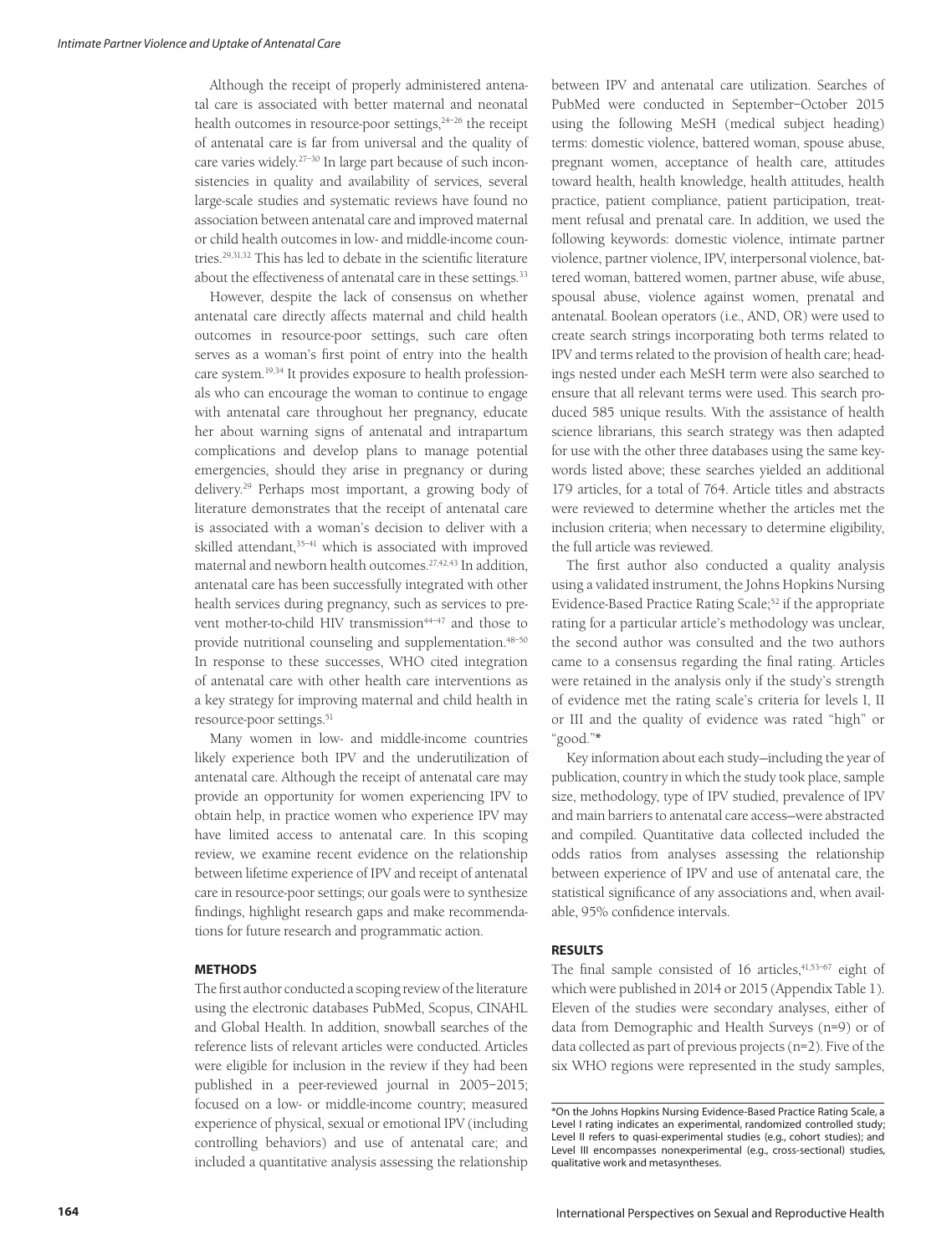as were 10 countries: Bangladesh, 57,64 Brazil, 61 Egypt, 55 Ghana,<sup>65</sup> India,<sup>53,54,58</sup> Kenya,<sup>56</sup> Malawi,<sup>60</sup> Nigeria<sup>41,62,63</sup> Pakistan<sup>66</sup> and Timor-Leste.<sup>59,67</sup> Sample sizes ranged from 294 to 17,476.

The types of IPV studied varied among the 16 articles. Data were collected on physical violence in 14 studies, sexual violence in nine studies, emotional abuse in eight studies and controlling behavior in three studies.† The scales used to measure IPV (and thus the definitions of IPV used) were also disparate; they included the Revised Conflict Tactics Scale,<sup>61,66</sup> the World Health Organization multicountry study instrument,53 the Women's Reproductive Histories Survey,<sup>54</sup> the Indian National Family Health Survey,58 Demographic and Health Survey questionnaires regarding violence41,55–57,59,60,63,64,67 and pretested, researcherdeveloped surveys.<sup>62,65</sup> Ten of the studies measured more than one type of IPV; none of them quantified all four types (physical, sexual and emotional IPV, and controlling behavior), but eight measured three types (generally physical and sexual violence and emotional abuse). The remaining six studies focused on either physical violence (n=4) or controlling behaviors (n=2). All studies relied on participant recall of violent behavior; 13 measured lifetime prevalence of IPV, while three measured IPV during a discrete period of time (e.g., during pregnancy).

The prevalence of physical violence among women in the study samples ranged from 20%<sup>60</sup> to 82%.<sup>61</sup> The lifetime prevalence of sexual violence ranged from 4%<sup>60</sup> to 35%,<sup>66</sup> while that of emotional abuse and controlling behavior ranged from 5%<sup>54</sup> to 76%.<sup>66</sup>

Measurement of antenatal care utilization also varied. Five studies assessed initiation of care, defined as having had at least one antenatal care visit. Eleven studies measured quality of antenatal care; in particular, six examined the total number of visits women had had, three examined whether women had used skilled antenatal care attendants (as opposed to traditional or lay attendants) and two studies, both from Bangladesh, used both measures. Although the number of visits is not a direct indicator of the quality of care, studies used this measure on the grounds that at least four antenatal care visits are necessary for achievement of quality antenatal care, a view in accordance with the WHO guidelines on antenatal care provision.23 Most articles cited important barriers to care for their study population; eight mentioned low levels of autonomy, while structural barriers and reduced helpseeking drive were each mentioned in four articles.

All 16 studies were cross-sectional, which bars inferences of causality and relegates the strength of evidence to a Level III rating on the quality scale.52 Although the strength of evidence was lacking, the quality of evidence was generally strong: Thirteen of 16 studies received a "high" rating.

All 16 studies found a negative association between the experience of one or more types of IPV and utilization of antenatal care services. Studies quantified this association in several ways, because they differed in their choice of outcomes (either receipt of antenatal care or lack of such care) and reference group (either women who reported IPV or those who did not). For clarity, we present study findings according to the directionality of the statistical testing. First, we report the results of studies that found that women had reduced odds of receiving antenatal care if they had experienced IPV. Next, we report the results of studies that found that women had elevated odds of not receiving antenatal care if they had experienced IPV, or elevated odds of receiving antenatal care if they had not experienced IPV.

In analyses that used the first approach (Table 1), the odds that women who reported IPV had had antenatal care were reduced, and the resulting odds ratios ranged from 0.5 (for the likelihood that women who reported physical violence had initiated antenatal care)<sup>55</sup> to 0.8 (for the likelihood that women who reported physical violence had received antenatal care from a skilled attendant).<sup>58</sup> In analyses that used the second approach (Table 2), the odds that women who did not report IPV had had antenatal care (or that women who did report IPV had not had such care) were elevated, and the resulting odds ratios ranged from 1.2 (for the likelihood that women who did not report any type of IPV had had four antenatal care visits) $62$  to 5.1 (for the likelihood that women who did not report physical violence or emotional abuse had had four antenatal care visits).65

In all the studies, the regression models adjusted for demographic characteristics, most commonly race and ethnicity, age, socioeconomic status and education level. Some studies also adjusted for HIV status, age at marriage, length of marriage, parity and age at first birth.

#### *TABLE 1. Odds ratios (and 95% confidence intervals) from studies assessing the likelihood that women who experienced IPV would obtain antenatal care relative to women who had not experienced IPV*

| Study                                             | Type of IPV                                     | Scale                                | Odds ratio              |
|---------------------------------------------------|-------------------------------------------------|--------------------------------------|-------------------------|
| Ahmad et al. <sup>53</sup>                        | Aggregated<br>emotional, physical<br>and sexual | WHO multicountry<br>study instrument | $0.65(0.56 - 0.76)$ **  |
| Diop-Sidibe, Campbell and<br>Becker <sup>55</sup> | Physical                                        | <b>DHS</b>                           | $0.54*+$                |
| Goo and Harlow <sup>56</sup>                      | Physical                                        | <b>DHS</b>                           | $0.71(0.52 - 0.98)$ *   |
| Goo and Harlow <sup>56</sup>                      | Emotional                                       | <b>DHS</b>                           | $0.60(0.43 - 0.84)$ *   |
| Koski, Stephenson and<br>Koenig58                 | Physical‡                                       | <b>NFHS</b>                          | $0.81(0.68 - 0.96)^*$   |
| Koski, Stephenson and<br>Koenig58                 | Physical‡                                       | <b>NFHS</b>                          | $0.69(0.54 - 0.88)$ *   |
| Ononokpono and<br>Azfredrick <sup>63</sup>        | Physical                                        | <b>DHS</b>                           | $0.72(0.61 - 0.85)^*$   |
| Rahman et al. <sup>64</sup>                       | Physical                                        | <b>DHS</b>                           | $0.69(0.53 - 0.89)$ **  |
| Rahman et al. <sup>64</sup>                       | Sexual                                          | <b>DHS</b>                           | $0.71(0.50 - 0.99)^*$   |
| Rahman et al. <sup>64</sup>                       | Physical and sexual                             | <b>DHS</b>                           | $0.71(0.51 - 0.99)^*$   |
| Solanke <sup>41</sup>                             | Emotional                                       | <b>DHS</b>                           | $0.76(0.66 - 0.88)$ *** |
|                                                   |                                                 |                                      |                         |

\*p<.05. \*\*p<.01. \*\*\*p<.001. †Article did not report confidence interval. ‡Article reported odds ratios for two different antenatal care outcomes (initiation and use of a skilled attendant) associated with physical IPV. *Notes:* IPV=Intimate partner violence. WHO=World Health Organization. DHS=Demographic and Health Survey. NFHS=National Family Health Survey.

<sup>†</sup>Although controlling behavior is commonly included under the umbrella of IPV (as a type of emotional abuse), the three studies noted here either treated controlling behavior as a separate form of abuse or did not examine other types of violence or abuse.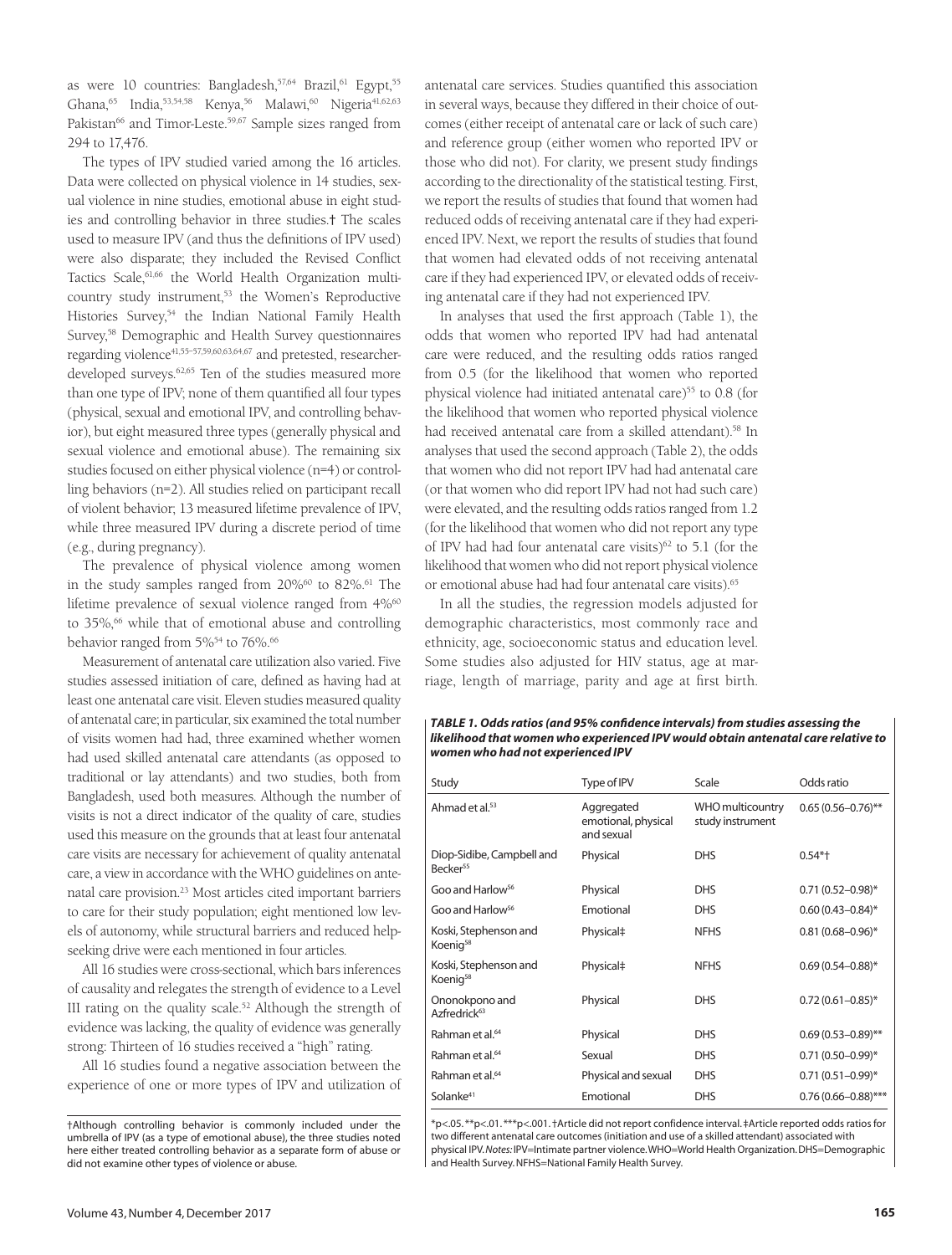*TABLE 2. Odds ratios (and 95% confidence intervals) from studies assessing the likelihood that women who had experienced IPV would not obtain antenatal care relative to women who had not experienced IPV†*

| Study                                          | Type(s) of IPV                               | <b>IPV</b> scale         | Odds ratio               |  |
|------------------------------------------------|----------------------------------------------|--------------------------|--------------------------|--|
| Allendorf <sup>54</sup>                        | Controlling behavior                         | <b>WRHS</b>              | $4.05***$                |  |
| Haque et al. <sup>57</sup>                     | Controlling behavior§                        | <b>DHS</b>               | $1.64(1.17 - 2.23)^{*}$  |  |
| Haque et al. <sup>57</sup>                     | Controlling behavior§                        | <b>DHS</b>               | 1.91 (1.42-2.45)*        |  |
| Meiksin et al. <sup>59</sup>                   | Physical or sexual                           | <b>DHS</b>               | $2.30(1.1-4.9)$ *        |  |
| Mkandawire <sup>60</sup>                       | Aggregated physical, sexual<br>and emotional | <b>DHS</b>               | $1.05(1.02 - 1.07)$ † †  |  |
| Moraes, Arana and<br>Reichenheim <sup>61</sup> | Physical                                     | <b>RCTS</b>              | $2.20(1.10 - 4.40)^{*}$  |  |
| Omer et al. <sup>62</sup>                      | Aggregated physical, sexual<br>and emotional | Researcher-<br>developed | $1.24(1.11 - 1.38)$ *    |  |
| Sipsma et al. <sup>65</sup>                    | Physical, emotional                          | Researcher-<br>developed | $5.12(1.32 - 19.43)^{*}$ |  |
| Taft, Powell and<br>Watson <sup>67</sup>       | Aggregated physical, sexual<br>and emotional | <b>DHS</b>               | $1.76(1.21 - 2.55)^*$    |  |
| Zakar et al. <sup>66</sup>                     | Severe physical                              | <b>RCTS</b>              | $2.11(1.23 - 3.69)$ ***  |  |
| Zakar et al. <sup>66</sup>                     | Sexual                                       | <b>RCTS</b>              | $1.67(1.06 - 2.62)^{*}$  |  |

\*p<.05. \*\*p<.01. \*\*\*p<.001. †Some studies presented the findings as the likelihood that women who had not experienced IPV would obtain antenatal care relative to women who had experienced IPV. ‡Article did not report confidence interval. §Article reported odds ratios for two different antenatal care outcomes (no. of visits and use of a skilled attendant) associated with controlling behavior. ††Findings are hazard ratios rather than odds ratios. *Notes:* IPV=Intimate partner violence. WRHS=Women's Reproductive Histories Survey. DHS=Demographic and Health Survey. RCTS=Revised Conflict Tactics Scale.

> Studies that used data from Demographic and Health Surveys frequently included indices of decision-making autonomy and of justification of wife-beating. No discernable patterns were evident to suggest that the strength of associations differed by type of IPV.

#### **DISCUSSION**

Our review—which encompassed exhaustive literature searches, well-defined inclusion criteria and the assistance of health science librarians well versed in best practices of performing scoping reviews—identified 16 studies that examined the relationship between IPV and use of antenatal care. Half of these studies were published in 2014 or 2015, suggesting increased attention from researchers to this issue. In addition to agreeing on the directionality and significance of the association between IPV and utilization of antenatal care, these articles generally explored potential reasons for this association. Their explanations typically fell into one of three categories, two of which harken back to WHO's conceptual model.

Eight studies suggested that the low level of antenatal care among women who had experienced violence is likely due to low levels of autonomy.54,55,57,58,60,64,66,67 These studies were carried out in five countries, suggesting that this issue exists across countries and cultures. In studies that analyzed Demographic and Health Survey data, autonomy was measured using indices of decision-making power over household income and freedom of movement,<sup>57</sup> and similar measures were used in studies using researcherdesigned instruments. One study specifically measured women's financial dependency on their husband and

found it was a significant barrier to obtaining antenatal care.<sup>66</sup> Most of the eight studies linked women's lack of autonomy not only to reduced odds of using antenatal care, but also to reduced odds of obtaining quality antenatal care. Specifically, these studies found that women who had experienced IPV were more likely than other women to obtain care from traditional birth attendants, family members and unskilled antenatal providers. These findings support previous research suggesting that when women who experience IPV are unable to obtain appropriate care, they may turn to alternative sources of antenatal care rather than abandon care altogether.<sup>58</sup> This scenario is further supported by evidence that women who experience IPV and manage to obtain antenatal care are more likely than other women to obtain sufficient antenatal care.<sup>41,55</sup> For example, Solanke found that, compared with women who had not been abused, those who had experienced IPV and sought antenatal care had 59–74% higher odds of having had four or more antenatal care visits and of obtaining care from skilled providers.<sup>41</sup> Although these findings are not generalizable to all study populations, the resilience shown by these abused women is exceptional given the negative association between IPV and antenatal care uptake and shows that obtaining antenatal care remains a priority for many women who experience IPV.

Four studies cited reduced help-seeking drive as a potential barrier to antenatal care among women who experience IPV.41,56,63,64 All four concluded that the stress and emotional toll associated with experiencing IPV may significantly reduce women's desire to seek antenatal care. The notion that IPV negatively affects psychosocial well-being is prevalent in the literature.<sup>68-71</sup> The abuse may result in depression, reduced self-esteem and feelings of hopelessness and futility;<sup>72,73</sup> for women who experience these outcomes, the effort, time and resources required to obtain antenatal care may seem like insurmountable barriers, especially in countries with poor health infrastructure. The challenge of obtaining care in the face of psychosocial difficulties may be particularly great for women whose access to care is hindered by long waits, lengthy travel times or the need to use multiple modes of transportation.<sup>43</sup> Furthermore, household responsibilities, including child care, may be especially large barriers for women who have a reduced help-seeking drive as a result of experiencing IPV.

The third construct that may help explain the negative association between IPV and reduced antenatal care utilization is structural barriers, which are not explicitly included in WHO's conceptual model but were specifically mentioned in four of the articles in our review.53,60,62,66 The societal justification of abuse, the persistence of patriarchal norms, and the desire of families to maintain their social standing were cited in these articles as barriers to antenatal care among women who experience violence. Omer and colleagues noted that a subset of the focus group discussions that accompanied their quantitative survey centered on the notion that husbands did not allow their wives to attend antenatal appointments because the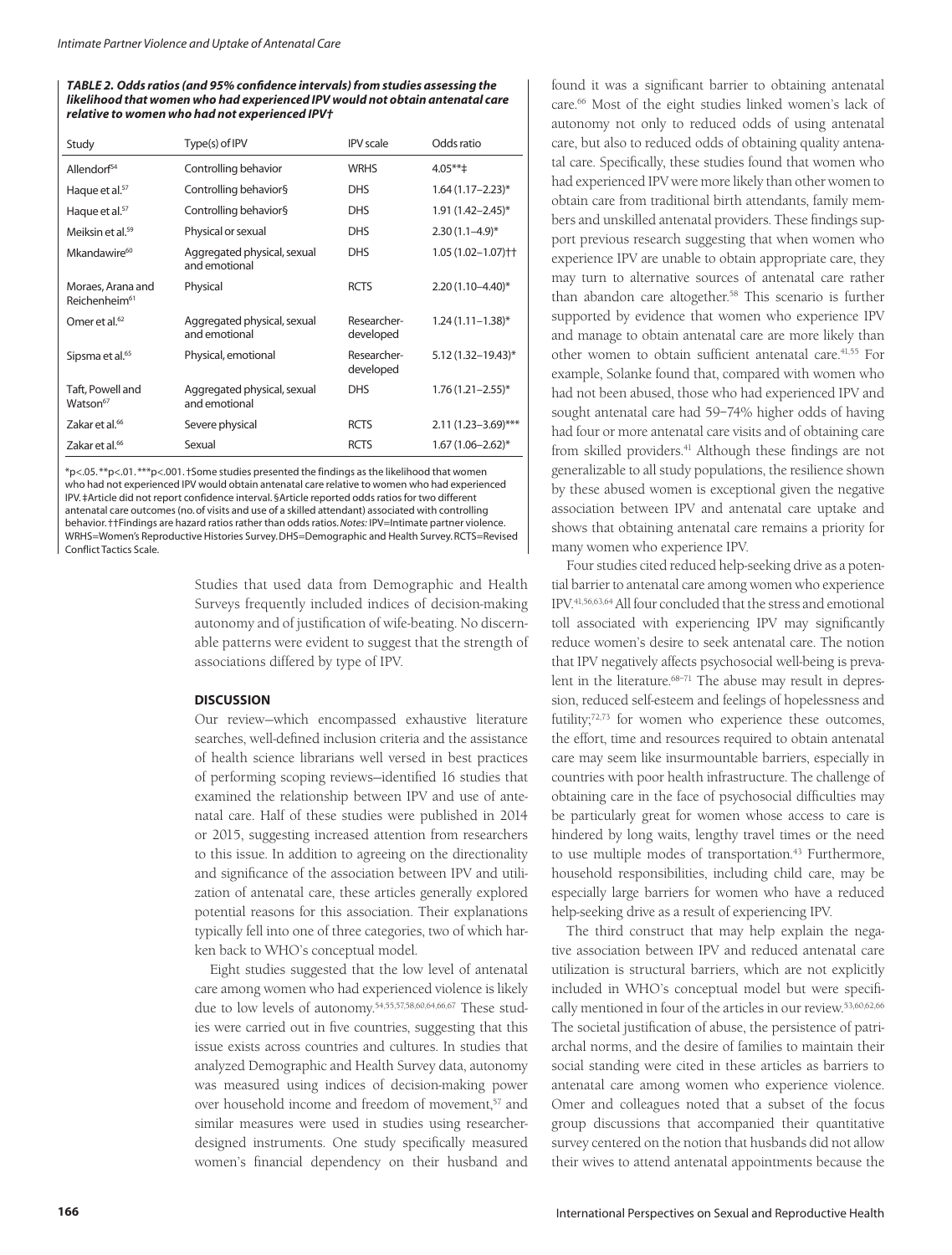men feared that the marks left by their physical abuse of their wives would reflect poorly on them.62

The four articles also noted that structural barriers are potent forces that are difficult to overcome. Mkandawire attributed the negative association between IPV and initiation of antenatal care in his study almost entirely to Malawi's entrenched patriarchal society and strict gender norms.<sup>60</sup> Zakar and colleagues pointed out that antenatal care itself is developed and provided within a male-dominated society that limits women's access to reproductive health care from the outset.<sup>66</sup> Although only four articles mentioned structural barriers specifically, structural forces that serve to reduce the social power and position of women are firmly embedded in nearly every society and may have been barriers in the other studies.<sup>74–76</sup>

The results of this scoping review highlight multiple potential points of intervention. In areas of pervasive IPV, training traditional birth attendants and lay women to provide culturally appropriate antenatal care that is sensitive to the needs of women who have experienced IPV or other trauma may help increase uptake of skilled antenatal care among women who are unable to seek care or are uncomfortable seeking it elsewhere. In addition, homebased antenatal care visits by clinicians may help reach women who, because they fear or are controlled by their partners, do not have the freedom of movement necessary to obtain antenatal care. Training clinic-based providers to screen for IPV and to refer women who are experiencing IPV to sources of antenatal care that are easily accessible to women with reduced autonomy may also prove helpful.

This study has several limitations. We may not have identified all studies that met our inclusion criteria. To obtain the most up-to-date information, we limited our search to studies published from 2005 to 2015; therefore, we did not review studies published prior to that interval. In addition, although we included in the review only studies that were of sufficient quality, the limitations of those studies apply to the conclusions of this review as well. This includes the use of cross-sectional data in all studies, which precluded an assessment of a causal relationship between reporting IPV and receiving antenatal care. The recall periods and definitions of IPV differed across studies, which prevented us from making comparisons of IPV prevalence, and study data may have been subject to recall bias. Finally, because of differences in the definition and measurement of antenatal care and IPV, we were not able to conduct a meta-analysis; such an analysis would have further grounded the conclusions of this study.

#### **Conclusion**

The evidence collected through this review synthesizes the statistical association of IPV with antenatal care utilization and supports two of the three pathways outlined in the WHO conceptual model. Despite their methodologic differences, these studies all came to the same conclusion: The experience of IPV is associated with reduced utilization of antenatal care, and therefore disrupts a crucial link

between childbearing women and their access to health care. Because antenatal care is often integrated with other health services, this disruption may affect women's access to IPV screening and services and to safe delivery care. This fraying of the continuum of care for women who are already at risk for negative health outcomes because of the violence they experience is a major public health concern. If the negative association between IPV and use of antenatal care reflects a causal relationship, both behavioral and structural barriers may need to be comprehensively addressed. For example, multilevel interventions that address the interpersonal and household-level correlates of IPV, as well as the community norms that shape antenatal care utilization in low-resource settings, may reduce the incidence of IPV and improve uptake of antenatal care.

#### **REFERENCES**

**1.** World Health Organization (WHO), London School of Hygiene and Tropical Medicine and South African Medical Research Council, *Global and Regional Estimates of Violence Against Women: Prevalence and Health Effects of Intimate Partner and Non-Partner Sexual Violence*, Geneva: WHO, 2013.

**2.** Winter A and Stephenson R, Intimate partner violence and symptoms of reproductive tract infections among married Indian women, *International Journal of Gynecology & Obstetrics*, 2013, 121(3):218–223.

**3.** Jewkes R, Intimate partner violence: causes and prevention, *Lancet*, 2002, 359(9315):1423–1429.

**4.** Campbell J et al., Intimate partner violence and physical health consequences, *Archives of Internal Medicine*, 2002, 162(10):1157–1163.

**5.** Stephenson R et al., Domestic violence and abortion among rural women in four Indian states, *Violence Against Women*, 2016, 22(13):1642–1658.

**6.** Stephenson R, Koenig MA and Ahmed S, Domestic violence and symptoms of gynecologic morbidity among women in north India, *International Family Planning Perspectives*, 2006, 32(4):201–208.

**7.** Garcia-Moreno C et al., *WHO Multi-Country Study on Women's Health and Domestic Violence Against Women*, Geneva: WHO, 2005.

**8.** Meiksin R et al., Domestic violence, marital control, and family planning, maternal, and birth outcomes in Timor-Leste, *Maternal and Child Health Journal*, 2015, 19(6):1338–1347.

**9.** Stewart DE et al., Risk factors and health profiles of recent migrant women who experienced violence associated with pregnancy, *Journal of Women's Health*, 2012, 21(10):1100–1106.

**10.** Wilson-Williams L et al., Domestic violence and contraceptive use in a rural Indian village, *Violence Against Women*, 2008, 14(10):1181–1198.

**11.** Stephenson R et al., Domestic violence, contraceptive use, and unwanted pregnancy in rural India, *Studies in Family Planning*, 2008, 39(3):177–186.

**12.** Beydoun HA et al., Association of physical violence by an intimate partner around the time of pregnancy with inadequate gestational weight gain, *Social Science & Medicine*, 2011, 72(6):867–873.

**13.** Hung KJ et al., Community-level and individual-level influences of intimate partner violence on birth spacing in Sub-Saharan Africa, *Obstetrics & Gynecology*, 2012, 119(5):975–982.

**14.** McGuire C and Stephenson R, Community factors influencing birth spacing among married women in Uganda and Zimbabwe, *African Journal of Reproductive Health*, 2015, 19(1):14–24.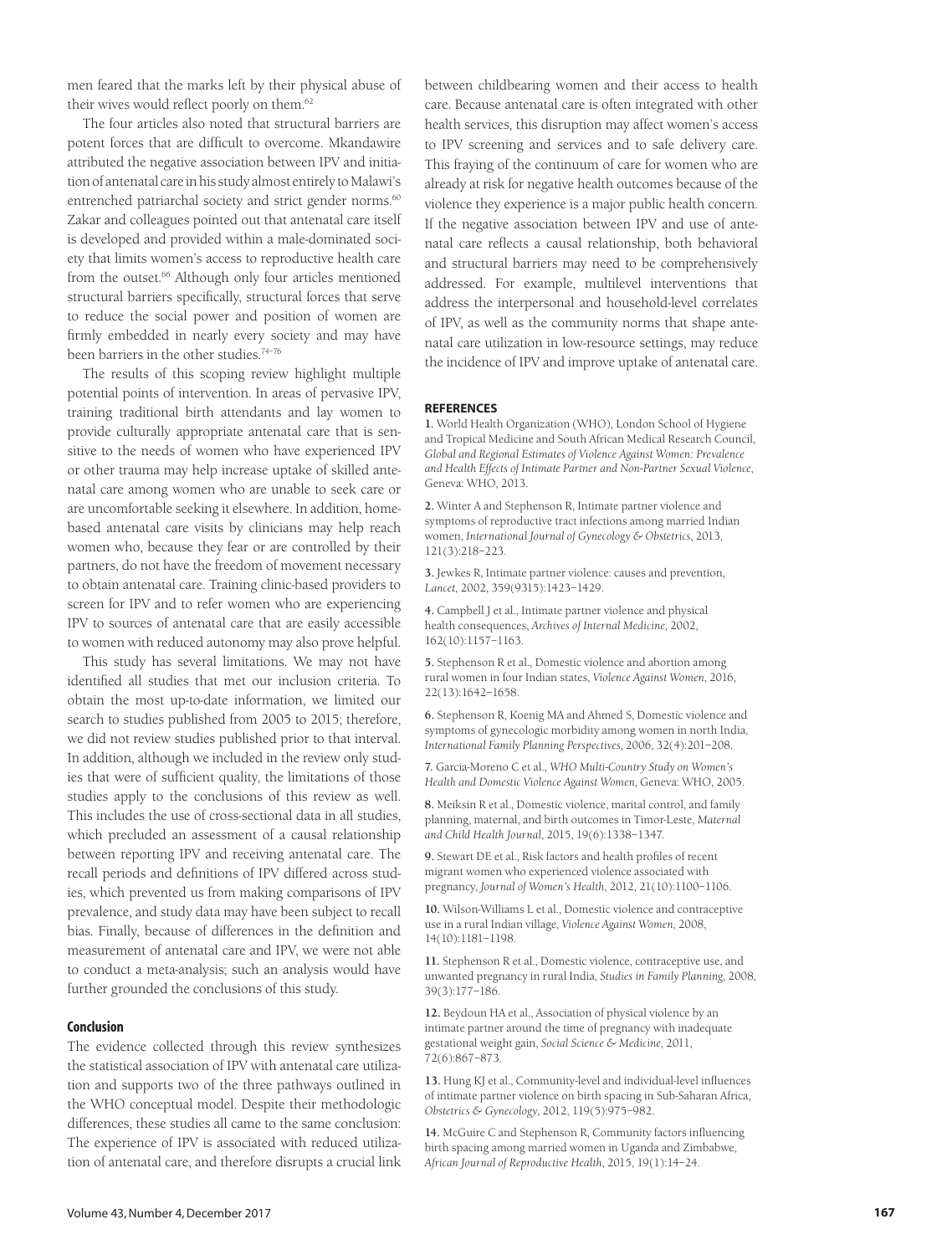**15.** Pallitto CC and O'Campo P, Community level effects of gender inequality on intimate partner violence and unintended pregnancy in Colombia: testing the feminist perspective, *Social Science & Medicine*, 2005, 60(10):2205–2216.

**16.** Ahmed S, Koenig MA and Stephenson R, Effects of domestic violence on perinatal and early-childhood mortality: evidence from north India, *American Journal of Public Health*, 2006, 96(8):1423–1428.

**17.** Alhusen JL et al., Intimate partner violence during pregnancy: maternal and neonatal outcomes, *Journal of Women's Health*, 2015, 24(1):100–106.

**18.** Koenig MA et al., Domestic violence and early childhood mortality in rural India: evidence from prospective data, *International Journal of Epidemiology*, 2010, 39(3):825–833.

**19.** Devries KM et al., Intimate partner violence during pregnancy: analysis of prevalence data from 19 countries, *Reproductive Health Matters*, 2010, 18(36):158–170.

**20.** Martin SL et al., Physical abuse of women before, during, and after pregnancy, *JAMA: The Journal of the American Medical Association*, 2001, 285(12):1581–1584.

**21.** Naved RT and Persson LÅ, Factors associated with physical spousal abuse of women during pregnancy in Bangladesh, *International Family Planning Perspectives*, 2008, 34(2):71–78.

**22.** Campbell J, Garcia-Moreno C and Sharps P, Abuse during pregnancy in industrialized and developing countries, *Violence Against Women*, 2004, 10(7):770–789.

**23.** WHO, *Provision of Effective Antenatal Care*, Geneva: WHO, 2006, http://www.who.int/reproductivehealth/publications/maternal\_ perinatal\_health/effective\_antenatal\_care.pdf.

**24.** Villar J et al., WHO antenatal care randomised trial for the evaluation of a new model of routine antenatal care, *Lancet*, 2001, 357(9268):1551–1564.

**25.** Munjanja SP, Lindmark G and Nyström L, Randomised controlled trial of a reduced-visits programme of antenatal care in Harare, Zimbabwe, *Lancet*, 1996, 348(9024):364–369.

**26.** Srinivasan V et al., Randomised controlled field trial of two antenatal care packages in rural south India, *Indian Journal of Medical Research*, 1995, 102(2):86–94.

**27.** Say L and Raine R, A systematic review of inequalities in the use of maternal health care in developing countries: examining the scale of the problem and the importance of context, *Bulletin of the World Health Organization*, 2007, 85(10):812–819.

**28.** Finlayson K and Downe S, Why do women not use antenatal services in low- and middle-income countries? A meta-synthesis of qualitative studies, *PLoS Medicine*, 2013, 10:e1001373, doi: 10.1371/ journal.pmed.1001373.

**29.** Bhutta ZA et al., Community-based interventions for improving perinatal and neonatal health outcomes in developing countries: a review of the evidence, *Pediatrics*, 2005, 115(Suppl. 2):519–617.

**30.** Simkhada B et al., Factors affecting the utilization of antenatal care in developing countries: systematic review of the literature, *Journal of Advanced Nursing*, 2008, 61(3):244–260.

**31.** Carroli G et al., WHO systematic review of randomised controlled trials of routine antenatal care, *Lancet*, 2001, 357(9268):1565–1570.

**32.** Maine D and Rosenfield A, The Safe Motherhood Initiative: Why has it stalled? *American Journal of Public Health*, 1999, 89(4):480–482.

**33.** Campbell OM, Graham WJ and The Lancet Maternal Survival Series steering group, Strategies for reducing maternal mortality: getting on with what works, *Lancet*, 2006, 368(9543):1284–1299.

**34.** Lincetto O et al., Antenatal care, in: Lawn J and Kerber K, eds., *Opportunities for Africa's Newborns: Practical Data, Policy and Programmatic Support for Newborn Care in Africa*, Cape Town, South Africa: Partnership for Maternal, Newborn and Child Health, 2006.

**35.** Adjiwanou V and Legrand T, Does antenatal care matter in the use of skilled birth attendance in rural Africa: a multi-country analysis, *Social Science & Medicine*, 2013, 86(1):26–34, doi: 10.1016/j.socscimed.2013.02.047.

**36.** Asres A and Davey G, Factors associated with safe delivery service utilization among women in Sheka zone, southwest Ethiopia, *Maternal and Child Health Journal*, 2015, 19(4):859–867.

**37.** Bloom SS, Lippeveld T and Wypij D, Does antenatal care make a difference to safe delivery? A study in urban Uttar Pradesh, India, *Health Policy and Planning*, 1999, 14(1):38–48.

**38.** Pervin J et al., Association of antenatal care with facility delivery and perinatal survival—a population-based study in Bangladesh, *BMC Pregnancy and Childbirth*, 2012, 12:111, doi: 10.1186/1471-2393-12-111.

**39.** Rahman M et al., Intimate partner violence and use of reproductive health services among married women: evidence from a national Bangladeshi sample, *BMC Public Health*, 2012, 12:913, doi: 10.1186/1471-2458-12-913.

**40.** Rockers P et al., Source of antenatal care influences facility delivery in rural Tanzania: a population-based study, *Maternal and Child Health Journal*, 2009, 13(6):879–885.

**41.** Solanke BL, Association between intimate partner violence and utilisation of maternal health services in Nigeria, *Etude de la Population Africaine*, 2014, 28(2):933–945.

**42.** de Bernis L et al., Skilled attendants for pregnancy, childbirth and postnatal care, *British Medical Bulletin*, 2003, 67(1):39–57.

**43.** Gabrysch S and Campbell OM, Still too far to walk: literature review of the determinants of delivery service use, *BMC Pregnancy and Childbirth*, 2009, 9:34, doi: 10.1186/1471-2393-9-34.

**44.** Myer L et al., Pilot programme for the rapid initiation of antiretroviral therapy in pregnancy in Cape Town, South Africa, *AIDS Care*, 2012, 24(8):986–992.

**45.** Welty TK et al., Integrating prevention of mother-to-child HIV transmission into routine antenatal care: the key to program expansion in Cameroon, *Journal of Acquired Immune Deficiency Syndromes*, 2005, 40(4):486–493.

**46.** Creek TL et al., Successful introduction of routine opt-out HIV testing in antenatal care in Botswana, *Journal of Acquired Immune Deficiency Syndromes*, 2007, 45(1):102–107.

**47.** Evjen-Olsen B, Olsen ØE and Kvåle G, Achieving progress in maternal and neonatal health through integrated and comprehensive healthcare services—experiences from a programme in northern Tanzania, *International Journal for Equity in Health*, 2009, 8:27, doi: 10.1186/1475-9276-8-27.

**48.** Victora CG et al., Scaling up maternal nutrition programs to improve birth outcomes: a review of implementation issues, *Food and Nutrition Bulletin*, 2012, 33(Suppl. 2):S6–S26.

**49.** de Jongh TE et al., Barriers and enablers to integrating maternal and child health services to antenatal care in low and middle income countries, *BJOG*, 2016, 123(4):549–557.

**50.** Lindegren ML et al., Integration of HIV/AIDS services with maternal, neonatal and child health, nutrition, and family planning services, *Cochrane Database of Systematic Reviews*, 2012, Issue 9, No. CD010119.

**51.** Lawn J and Kerber K, eds., *Opportunities for Africa's Newborns: Practical Data, Policy and Programmatic Support for Newborn Care in Africa*, Cape Town, South Africa: Partnership for Maternal, Newborn and Child Health, 2006.

**52.** Newhouse R et al., *The Johns Hopkins Nursing Evidence-Based Practice Model and Guidelines*, Baltimore, MD, USA: The Johns Hopkins University School of Nursing, 2005, pp. 197–198.

**53.** Ahmad J et al., Gender-based violence in rural Uttar Pradesh, India: prevalence and association with reproductive health behaviors, *Journal of Interpersonal Violence*, 2015, 31(19):3111–3128.

**54.** Allendorf K, The quality of family relationships and use of maternal health-care services in India, *Studies in Family Planning*, 2010, 41(4):263–276.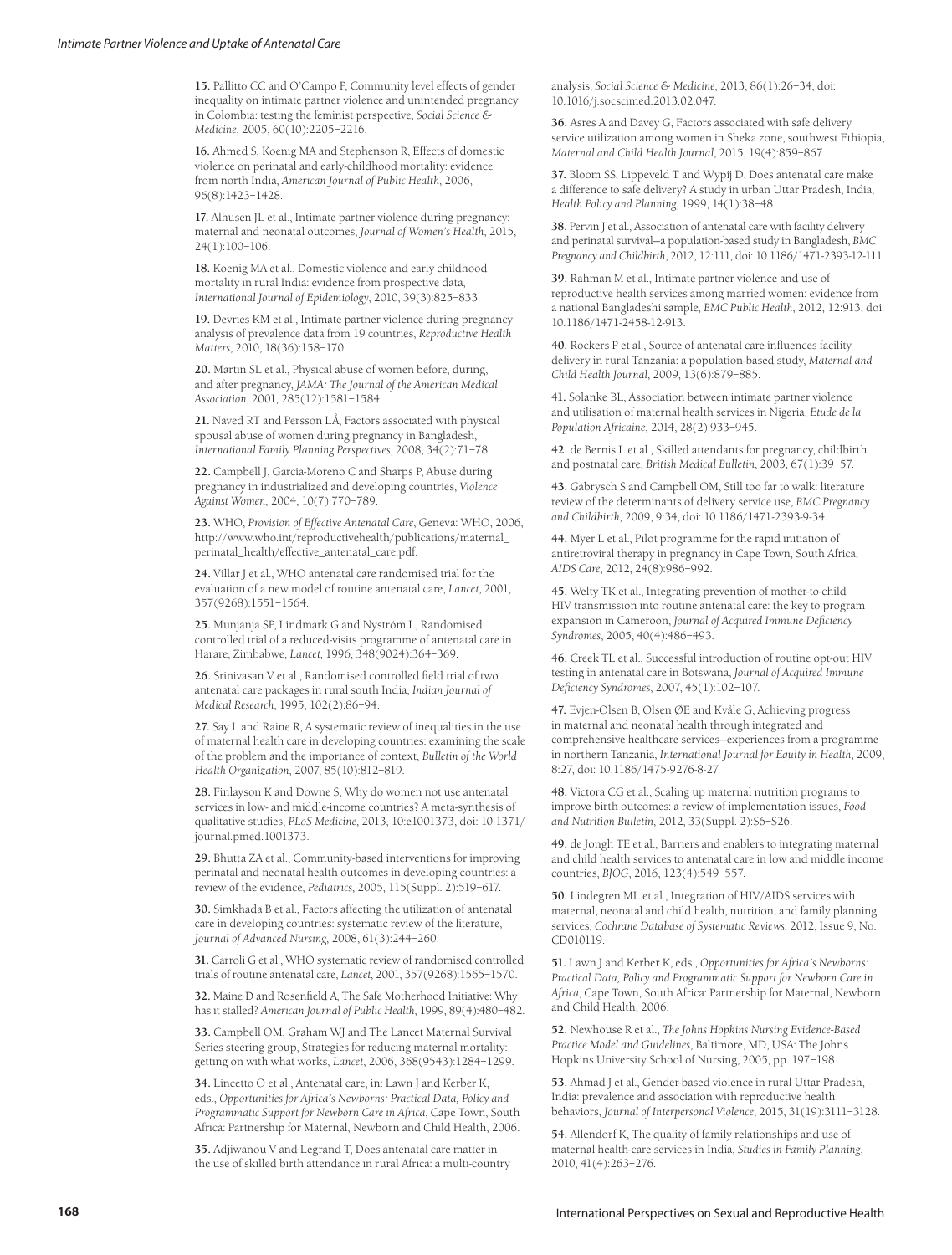**55.** Diop-Sidibe N, Campbell JC and Becker S, Domestic violence against women in Egypt—wife beating and health outcomes, *Social Science & Medicine*, 2006, 62(5):1260–1277.

**56.** Goo L and Harlow S, Intimate partner violence affects skilled attendance at most recent delivery among women in Kenya, *Maternal and Child Health Journal*, 2012, 16(5):1131–1137.

**57.** Haque SE et al., Reproductive health care utilization among young mothers in Bangladesh: Does autonomy matter? *Women's Health Issues*, 2012, 22(2):e171–e180, 10.1016/j.whi.2011.08.004.

**58.** Koski AD, Stephenson R and Koenig MR, Physical violence by partner during pregnancy and use of prenatal care in rural India, *Journal of Health, Population and Nutrition*, 2011, 29(3):245–254.

**59.** Meiksin R et al., Domestic violence, marital control, and family planning, maternal, and birth outcomes in Timor-Leste, *Maternal and Child Health Journal*, 2015, 19(6):1338–1347.

**60.** Mkandawire P, Gestational age at first antenatal care visit in Malawi, *Maternal and Child Health Journal*, 2015, 19(11):2366–2374.

**61.** Moraes CL, Arana FD and Reichenheim ME, Physical intimate partner violence during gestation as a risk factor for low quality of prenatal care, *Revista de Saúde Pública*, 2010, 44(4):667–676.

**62.** Omer K et al., Seeking evidence to support efforts to increase use of antenatal care: a cross-sectional study in two states of Nigeria, *BMC Pregnancy and Childbirth*, 2014, 14:380, doi: 10.1186/ s12884-014-0380-4.

**63.** Ononokpono DN and Azfredrick EC, Intimate partner violence and the utilization of maternal health care services in Nigeria, *Health Care for Women International*, 2014, 35(7–9):973–989.

**64.** Rahman M et al., Intimate partner violence and use of reproductive health services among married women: evidence from a national Bangladeshi sample, *BMC Public Health*, 2012, 12:913, doi: 10.1186/1471-2458-12-913.

**65.** Sipsma H et al., Empowerment and use of antenatal care among women in Ghana: a cross-sectional study, *BMC Pregnancy and Childbirth*, 2014, 14:364, doi: 10.1186/s12884-014-0364-4.

**66.** Zakar R et al., Intimate partner violence and its association with women's reproductive health in Pakistan, *International Journal of Gynecology & Obstetrics*, 2012, 117(1):10–14.

**67.** Taft AJ, Powell RL and Watson LF, The impact of violence against women on reproductive health and child mortality in Timor-Leste, *Australian and New Zealand Journal of Public Health*, 2015, 39(2):177–181.

**68.** Ellsberg M et al., Prevention of violence against women and girls: What does the evidence say? *Lancet*, 2015, 385(9977):1555–1566.

**69.** Ouellet-Morin I et al., Intimate partner violence and new-onset depression: a longitudinal study of women's childhood and adult histories of abuse, *Depression and Anxiety*, 2015, 32(5):316–324.

**70.** Rivas C et al., Advocacy interventions to reduce or eliminate violence and promote the physical and psychosocial well-being of women who experience intimate partner abuse, *Cochrane Database of Systematic Reviews*, 2015, Issue 12, No. CD005043.

**71.** Van Parys AS et al., Intimate partner violence and pregnancy: a systematic review of interventions, *PLoS One*, 2014, 9(1):e85084, doi: 10.1371/journal.pone.0085084.

**72.** Hegarty K et al., Association between depression and abuse by partners of women attending general practice: descriptive, cross sectional survey, 2004, *BMJ*, 328(7440):621–624.

**73.** Rodriguez MA et al., Intimate partner violence, depression, and PTSD among pregnant Latina women, *Annals of Family Medicine*, 2008, 6(1):44–52.

**74.** Fladseth K et al., The impact of gender norms on condom use among HIV-positive adults in KwaZulu-Natal, South Africa, *PLoS One*, 2015, 10(4):e0122671, doi: 10.1371/journal. pone.0122671.

**75.** Jewkes R, Evaluation of interventions to prevent intimate partner violence, in: Thorogood M and Coombes Y, *Evaluating Health Promotion: Practice and Methods*, Oxford, UK: Oxford University Press, 2010.

**76.** Kagee A et al., Structural barriers to ART adherence in Southern Africa: challenges and potential ways forward, *Global Public Health*, 2011, 6(1):83–97.

### **RESUMEN**

**Contexto:** *La violencia de pareja íntima (VPI) se asocia con resultados negativos en la salud física y mental. La atención prenatal puede actuar como un enlace con los servicios de VPI, pero la experiencia de VPI puede estar asociada con un menor uso de la atención prenatal, tema que ha recibido poca atención por parte de los investigadores.*

**Métodos:** *Se realizó una revisión de alcance para sintetizar la investigación cuantitativa sobre VPI y el uso de la atención prenatal en entornos de bajos recursos. Se realizaron búsquedas de palabras clave en PubMed y otras bases de datos, así como búsquedas en bola de nieve de listas de referencias para identificar artículos publicados en el período 2005-2015 que medían uno o más tipos de VPI (física, sexual o emocional) o comportamiento de control, y evaluaban la relación de dicho abuso con el uso de la atención prenatal. Para cada artículo identificado se resumieron tanto las características clave como los hallazgos y se evaluó la calidad del estudio.*

**Resultados:** *Dieciséis artículos representativos de 10 países de ingresos bajos y medios cumplieron con los criterios de inclusión. La mayoría de los estudios fueron de calidad media a alta pero de bajo rigor, lo cual es reflejo de la abundancia de estudios transversales en la literatura. En los 16 estudios, la VPI se asoció negativamente con el inicio de la atención prenatal, el número de visitas o el hecho de recurrir a un proveedor capacitado. Los análisis revelaron probabilidades de uso de la atención prenatal reducidas entre las mujeres que habían experimentado VPI (razón de probabilidades, 0.5-0.8) y elevadas probabilidades de uso de la atención prenatal entre las mujeres que no habían experimentado VPI o ningún uso entre las mujeres que habían experimentado VPI (1.2–4.1).* 

**Conclusión:** *Las mujeres en entornos de bajos recursos que experimentan VPI tienen menores probabilidades de obtener atención prenatal óptima y pueden beneficiarse de las intervenciones para mitigar los obstáculos a la atención.*

## **RÉSUMÉ**

**Contexte:** *La violence aux mains d'un partenaire intime (VPI) est associée à des résultats de santé physique et mentale négatifs. Si les soins prénatals peuvent servir à la mise en lien avec les services contre la VPI, l'expérience de la VPI peut néanmoins être associée à une réduction du recours à ces mêmes*  soins; une question sur laquelle la recherche ne s'est guère *penchée.* 

**Méthodes:** *Une étude exploratoire a été menée pour synthétiser la recherche quantitative sur la VPI et le recours aux soins prénatals dans les contextes à faibles ressources. Des recherches par mots-clés ont été effectuées dans PubMed et autres bases de données, de même que des recherches en boule de neige dans les listes de référence afin d'identifier les articles publiés au cours de la période 2005–2015 qui mesuraient un ou plusieurs types de VPI (physique, sexuelle ou psychologique) ou comportement*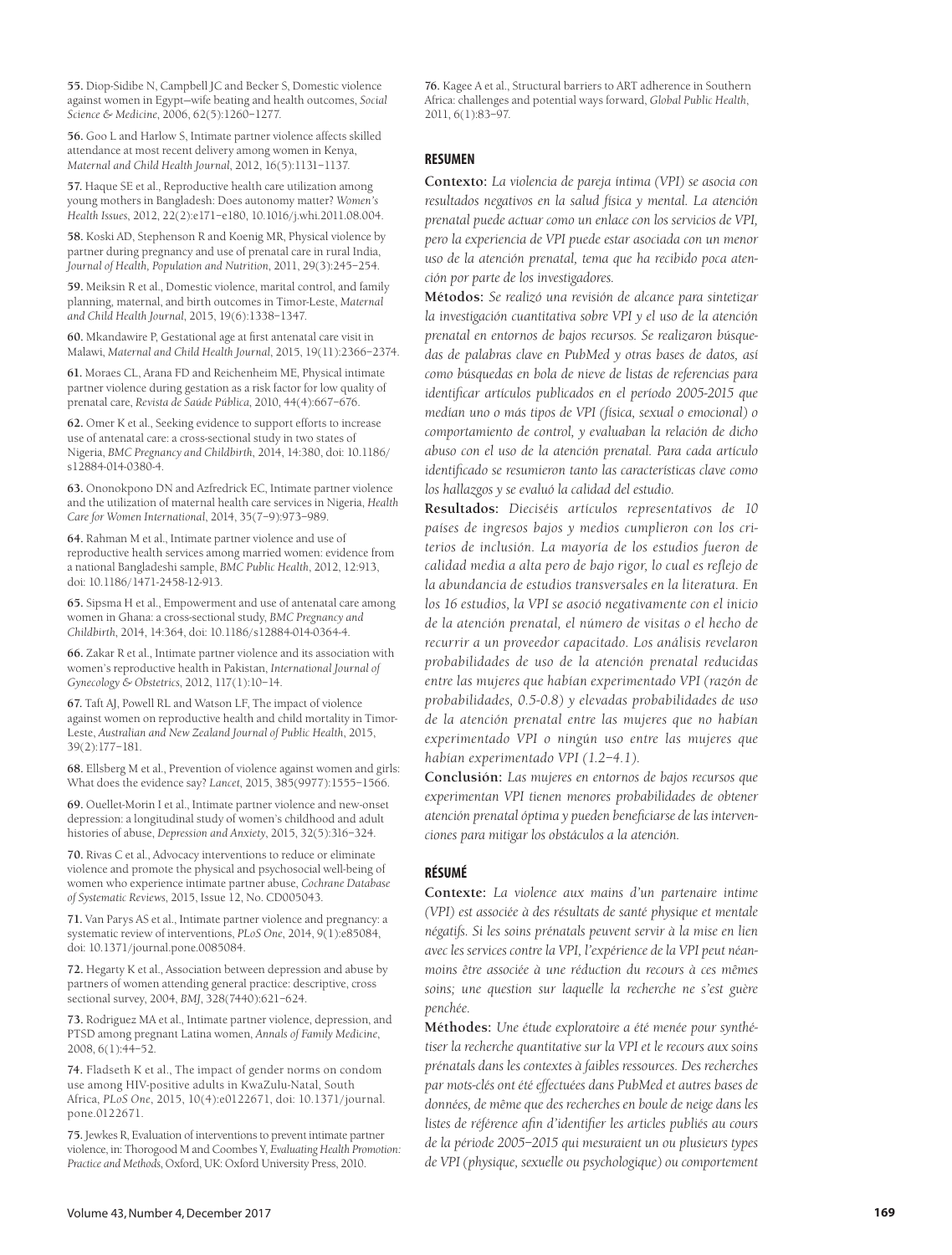*dominateur et évaluaient le rapport entre cette maltraitance et le recours aux soins prénatals. Pour chaque article identifié, les caractéristiques et conclusions principales ont été extraites et la qualité de l'étude a été évaluée.*

**Résultats:** *Seize articles, représentant 10 pays à revenu faible et intermédiaire, ont répondu aux critères d'inclusion. La plupart des études étaient de qualité moyenne à haute mais de faible rigueur, reflétant l'abondance d'études transversales dans la littérature. Dans chacune de ces 16 études, la VPI paraît négativement associée à au suivi des soins prénatals, au nombre de consultations ou au recours à un prestataire qualifié. Les*  *analyses révèlent une probabilité de recours aux soins prénatals réduite parmi les femmes sujettes à la VPI (RC, 0,5–0,8). Cette même probabilité est élevée parmi les femmes non sujettes à cette violence, comme l'est aussi la probabilité de non recours parmi les femmes sujettes à la VPI (1,2–4,1).*

**Conclusion:** *Dans les contextes à faibles ressources, les femmes sujettes à la VPI sont moins susceptibles d'obtenir des soins prénatals optimaux et peuvent bénéficier d'interventions d'atténuation des obstacles aux soins.*

**Author contact:** *metheny@umich.edu*